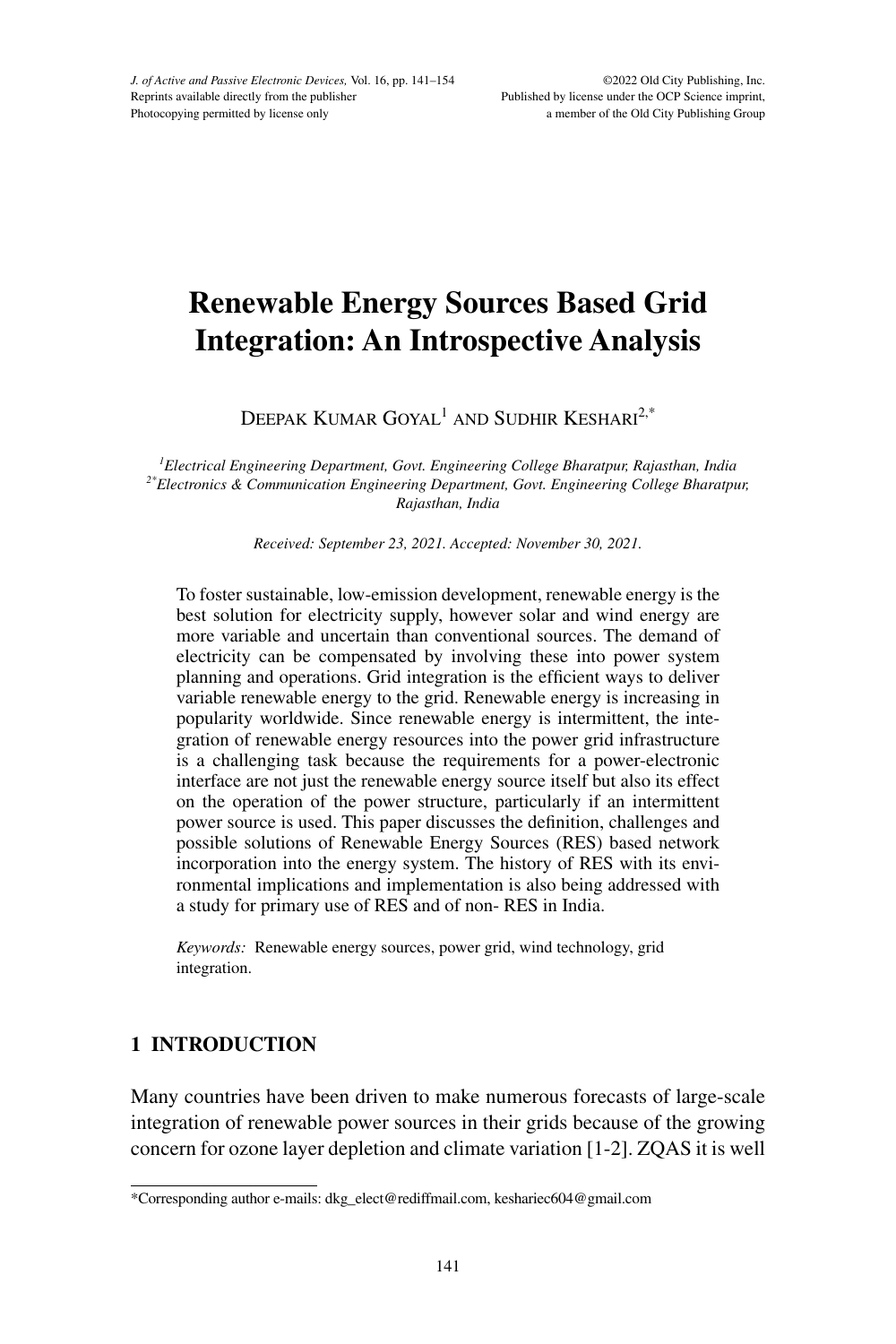established, the fossil energy resources of the earth such as coal, gas and petroleum are limited. Through every day, global use of these commodities rises. Renewable energy would have to meet rising energy needs in this dreadful situation. Renewable energy is clean because it has no emission or unwanted environmental damage by-products. Renewable energy is used primarily in the conversion of electricity. After several countries began to look solutions for using clean energy and renewable energy efficiently; high oil prices caused an energy crisis in 1973 [3]. The solution to this severe environmental issue is the use of safe, long-term environmentally friendly renewable energy. Therefore, many countries have already launched research into developing new technology to use renewable, clean, wind, solar, geothermal, biomass, and tidal energy sources. Wind energy is one of the most effective sources of energy for producing electricity that satisfies the global energy needs[4].

Technologies to reduce greenhouse gas emissions and global warming are clearly needed. The electricity generation of fossil fuels is an important contributor to greenhouse gases, but it cannot easily change the current infrastructure because the investment and intellectual efforts in the last 100 years are responsible. Despite the accessibility of renewable energy resources, it is not clear how technological obstacles can be overcome in their widening adoption, since such infrastructure, human behaviour and behaviours may require radically different approaches. The transformative path that is required in partnership with existing infrastructure promotes the production of renewable energy resources. The most promising path to remote electricity generation and/or elimination of fossil-fuel power dependence is the idea of the integrated power integrated network for renewable energy[5]. Because of decline in fossil fuels and rise in related ecological problems, the use of (RES) is growing considerably. Since most energy sources of renewable energy are irregular in nature, incorporation of RES in the power grid system is therefore challenging[6]. Such developments have contributed too many problems both technologically and non-technically.

This paper isfocused on(a) renewable resources;(b) power grid along with its transformation such as conventional, smart and intelligent; (c)grid integration especially RES based along with technical and non-technical issues and challenges and their possible solutions. Alsogrid integration statics in India are analysed.

# **2 RENEWABLE ENERGY SOURCES**

Electricity industry in all respects, not only physically, but also socially, economically, commercially, and institutionally, has been changed radically. In many of the main concepts that have led electric power programs over the last few years [7-10], electric power utilities metcertain of the biggest develop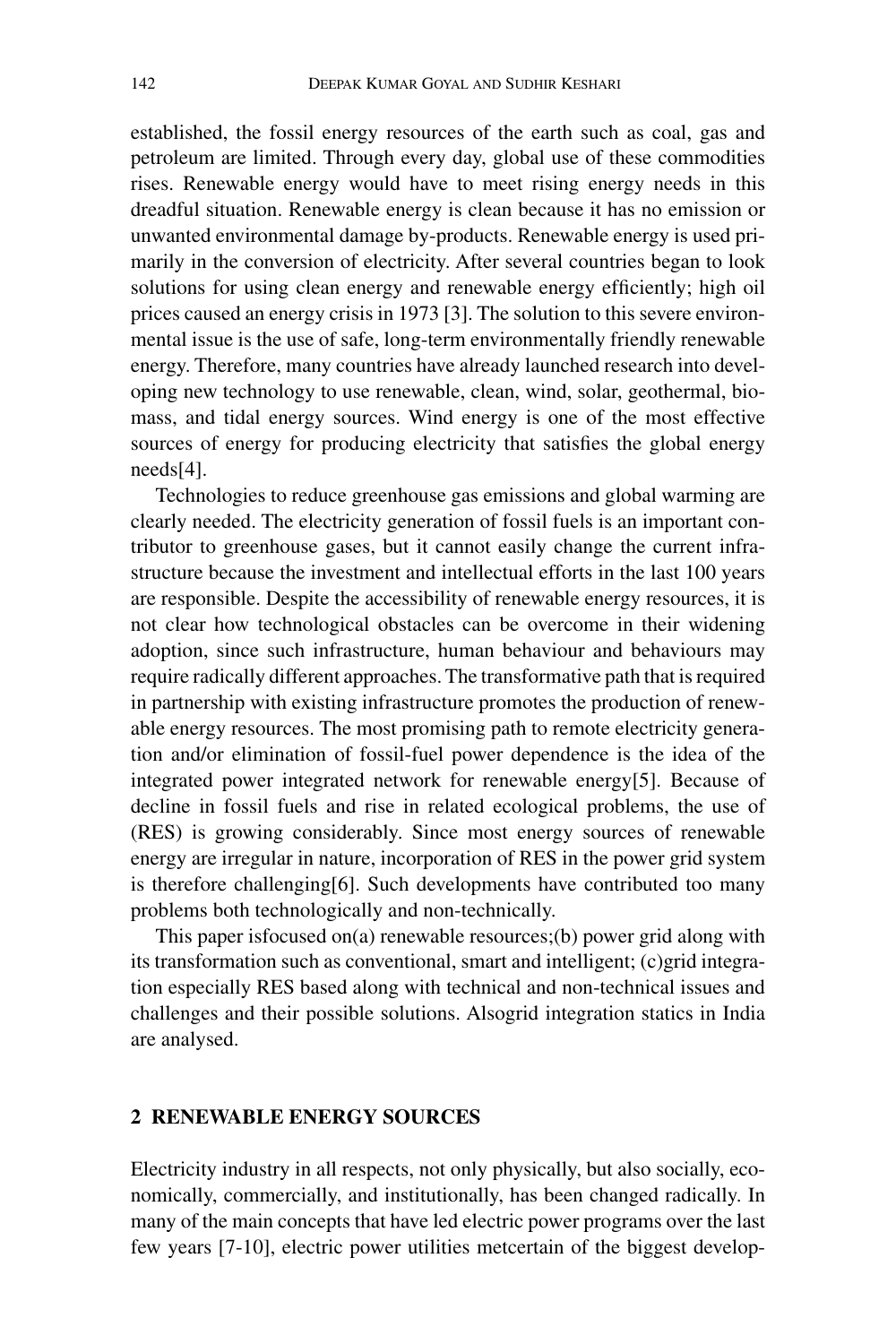ment, processes and maintenance problems that they have ever encountered. A variety of new market and business models are being developed along with new technology available to a wider range of energy distribution providers, energy traders and the other players [11-15]. An integral part of this transformation is renewable energy. In the last 20 years, 145 countries have enacted renewable funding programs; production costs have decreased significantly, and clean energy expenditure has risen to \$270 billion annually[16].

Fuels are used as carbon sources. Fuel is combusted into equipment to achieve acceleration (for example in a car) or heat (for example in a house heating system). When fuels are used to produce energy, heat or motion rotates and produces power for regular use in households and industries. Carbon sources may be categorized as non-renewable and renewable energy sources. The Planet lacks and will deplete non-renewable energy such as fossil fuels and radioactive energy. The most used form of energy in modern times was such commodities. Sources that regenerate as easily, as consumed, are continually available, such as wind, water, solar, and geothermal electricity. Others are refilled per growing season such as bio fuels from food crops and other plants. Renewable sources became more common in the early part of the 21st century with non-renewable sources beginning to decline.

## **3 POWER GRID**

The power grid was built over a century ago into one of the most intricate networks in the history of man. As demand is mounting, the existing energy grids are rising into a huge system of numerous integrated national networks, owned and regulated at all heights and hierarchies by Power Company. The cross-area transmission work and more time contribute to weak co-ordination and inefficient power supply because of the dense focus, management and service of numerous power companies. There are still some problems ahead for the modern power grid in today's world. Different types of emerging technology such as the electric charging systems, the deployment of solar energy, smart meters, etc., are being implemented in the energy market with growing demand and usage groups, which all work against the complexity of modern electricity supply. In order for utilities to efficiently produce power, quicker power regeneration, and more stable costs, among others, increasing day by day reliance on electricity and the growing need for power quality.

## **3.1 Conventional Power Grid**

The traditional power grid is made of separate processes such as energy generation, transmission and distribution. Generation involves electricity generation from renewable sources (such as wind and water) and non-renewable energy sources (carbon).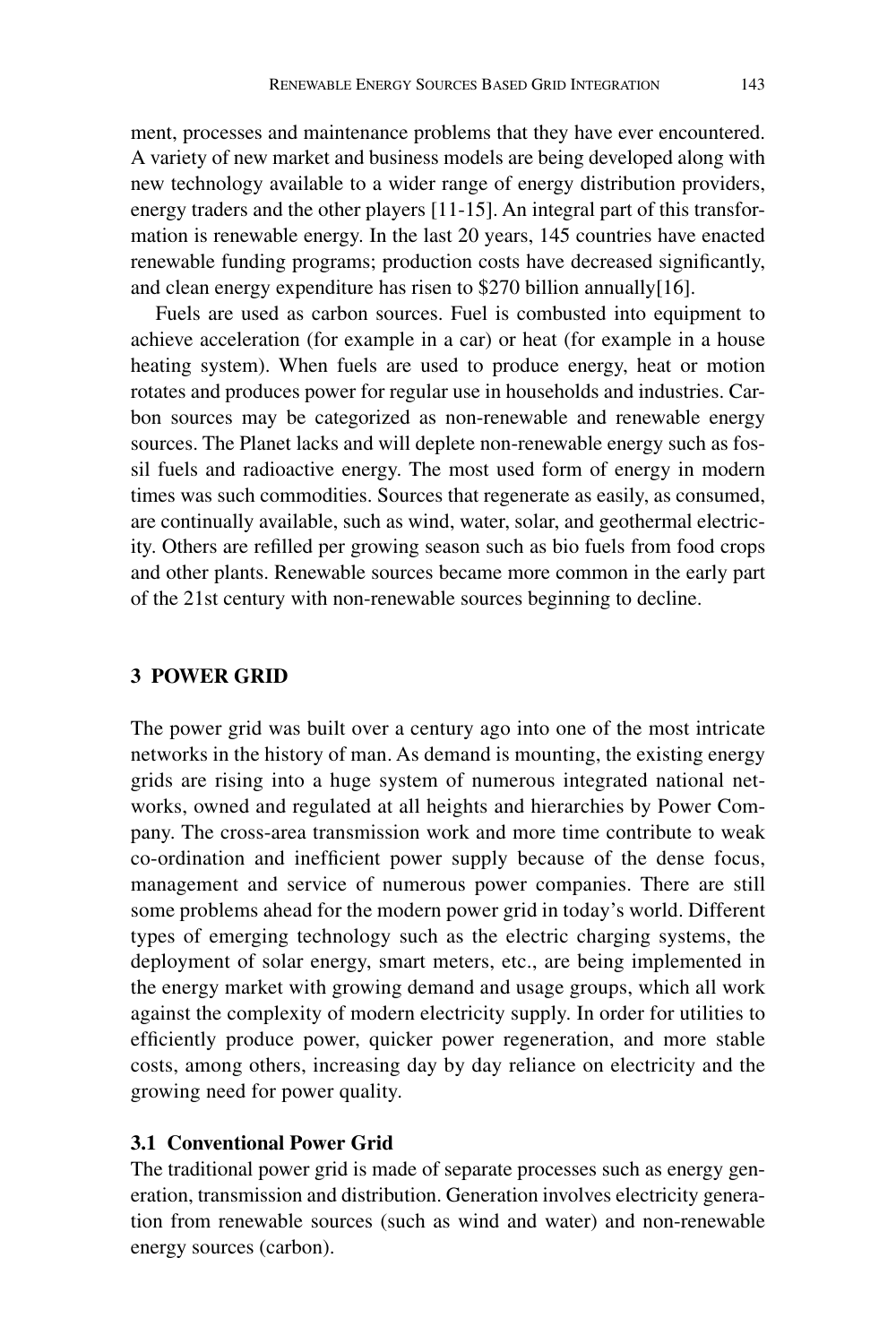| Category                           | <b>Properties</b>     |                                                                                                               | <b>Type</b>                                                                                                        |
|------------------------------------|-----------------------|---------------------------------------------------------------------------------------------------------------|--------------------------------------------------------------------------------------------------------------------|
| Based on traditional use           | Example               | Conventional                                                                                                  | Non-conventional                                                                                                   |
|                                    |                       | Coal,<br>Wood, etc.                                                                                           | Wind energy,<br>Sun energy,<br>Nuclear energy, etc.                                                                |
|                                    |                       | Renewable<br>(RES)                                                                                            | Non-Renewable<br>$(Non-RES)$                                                                                       |
| Based on long-term<br>availability | Technology<br>/Type   | Solar energy,<br>Wind power,<br>Geothermal<br>energy,<br>Hydropower,<br>Bio energy                            | Fossil fuels, Coal,<br>Oil, Natural Gas<br>Nuclear energy                                                          |
|                                    | Conventional<br>use   | Power generation,<br>Heating,<br>Transportation,<br>Off-grid energy<br>services, etc                          | Transportation,<br>Household use,<br>Power generation,<br>Mechanical applications,<br>etc.                         |
|                                    | Recent<br>application | Photovoltaic (PV),<br>Heat generation,<br>Electric generator,<br>Mechanical<br>applications,<br>Cooking, etc. | Cooking and another<br>household application,<br>Power generation,<br>Heating,<br>Mechanical applications,<br>etc. |

#### TABLE 1 Energy resources classification

The power grid is a network of transmission poles, transformers and related devices used in the regional delivery of resources. In other words, it can be described as an interconnected electricity supply network for suppliers. It consists of power generation plants, high-voltage transmission lines that convey electricity from remote sources to demand centres, and distribution lines that link consumers.

Primary task performed in conventional power grid is consisting of three major fragments:

- Electric power plant generation.
- Electric power transmission.
- Electric power distribution

# **3.2 Smart Grid**

Smart Grid is a computer-based monitoring and management system used by the modern electric grid. The key goal of the plan is to boost transmission and delivery network stability, safety, productivity, and economics. In order to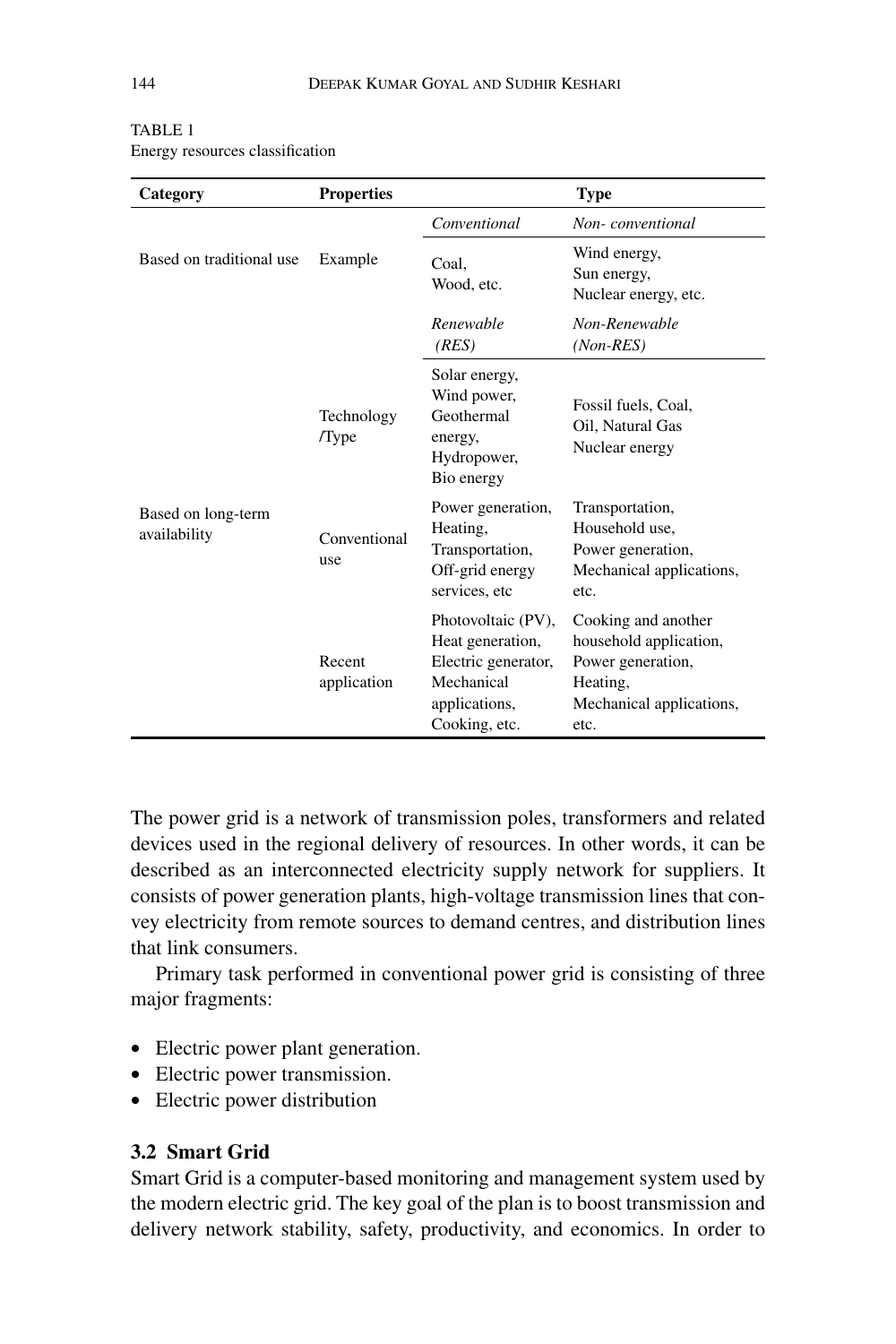control the output, transmission and delivery of power[17], Smart Grid employs analog and digital information.

The 'grid' refers to the systems which transmit electricity to its consumers from the plant it is manufactured. 'Smart grid' means the grid computerization, i.e. The Smart Grid is the infrastructure of automation that helps the utilities, in collaboration with customers, to change and monitor all appliances from a central location. The transition to a Smart Grid represents a shift in the broader market model and partnership between all stakeholders, energy providers, regulatory authorities and customers. It permits twoway connectivity between utilities and companies, the key extension of information from the traditional grid to the intelligent system. With intelligent electronic equipment (SMEs) which can provide more accurate information and bilateral connectivity, Smart Grid will improve and broaden its current functionality.

Smart Grid's two-way digital communication and plug and play technologies help reduce human interventions, leading to significant power savings. The entire process will be controlled by an integrated distributed energy network of Smart Grid. From the smart grid debate, it is known as the intelligent grid[18]:

Further convergence, monitoring, optimization and control of networks have been acknowledged to support achieve integrated connectivity, efficiency, self-healing, and reliability of the Smart Grid. In Fig.01, the main functional elements to be included in the Smart Grid architecture are outlined. Accessibility and sensor quality measurements are a feature of power system control. Poor or weak communications, bad communication, sensor failure can, however, lead to controllers of power system failure and thus to extreme possibilities.



Figure 1 Smart Grid intelligent automation function.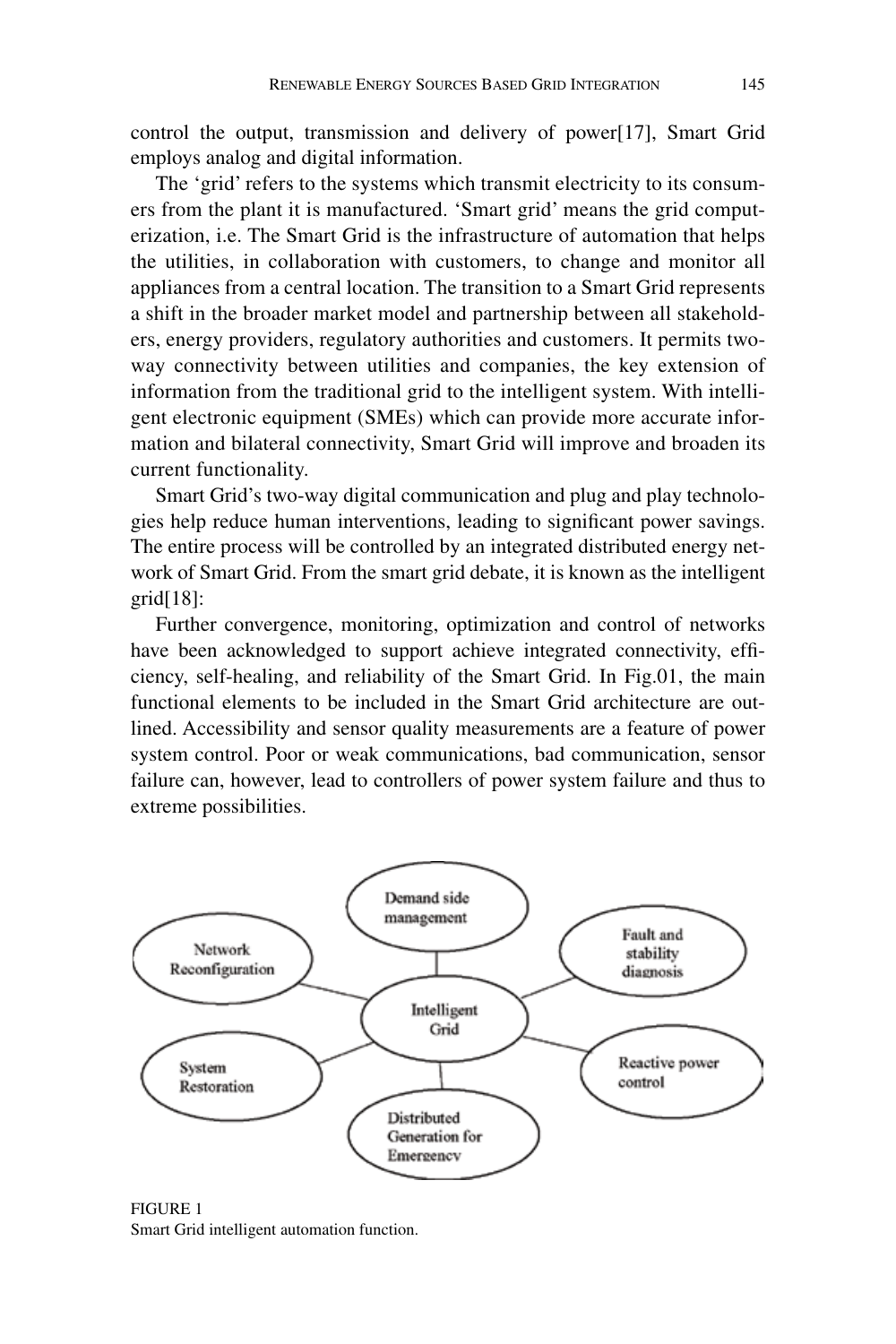In order to increase its security and reliability, default tolerant technology will be required in a smart grid and advanced control methods will carry out real-time predictions using computer intelligence methods [19]. The following guidelines for transformation may be drawn up after review of the function and possibilities of smart grids [20].

- Self-healing and intelligent surveillance:Smart Grid guarantees the consistent and stable delivery of electricity.
- Reliable data transfer: More quick energy restoration after power disruptions
- Better power disruption fault tolerance: The power disturbance that may cause harm is minimized by voltage and overvoltage.
- Reduction in service operations and management costs and in the end lower energy costs for consumers: yes, the cost of implementing the smart grid is very high, but this is more stable and reliable, which in turn would minimize the maintenance costs for customers.
- Reduced peak demand, which would also lead to lower power rates: because consumers are allowed to limit their peak loads by smart pricing, this reduces peak demand.
- Enhanced incorporation of massive energy systems: the use of the energy generation by renewable energy resources allows the transition of the power system with the use of intelligent grid technologies. The network will be built to promote a renewable technology future.
- Greater deployment of power generating technologies, including green energy projects, for customers: it helps to reduce the pressure on grids.

# **4 Related Work of Grid Integration Based on (RES)**

The growing understanding of environmental issues has led to focused initiatives on the integration of green energy sources. Because of global power generation remains dependent on fossil fuels, the purpose of the project is to satisfy world demand for local, renewable energy resources, like solar photovoltaics, for both off-grid and grid groups [21-24]. Subsidisations and lucrative feed-in tariffs (FiT) are implemented in numerousdeveloped nations which have led to wind turbines or solar photovoltaic (PV) large-scale grid interconnections[25-27]. Simultaneously, a great deal of study was undertaken to integrate this renewable technology into the network and to develop intelligent grids and techniques for energy management in secure grids [27-29]. A smart grid is usually an extension to a current power network, providing coordination and monitoring between the customer and the utility in real time. It helps producers and customers to maximize power demand depending on the system's market expectations and environmental and technological chal-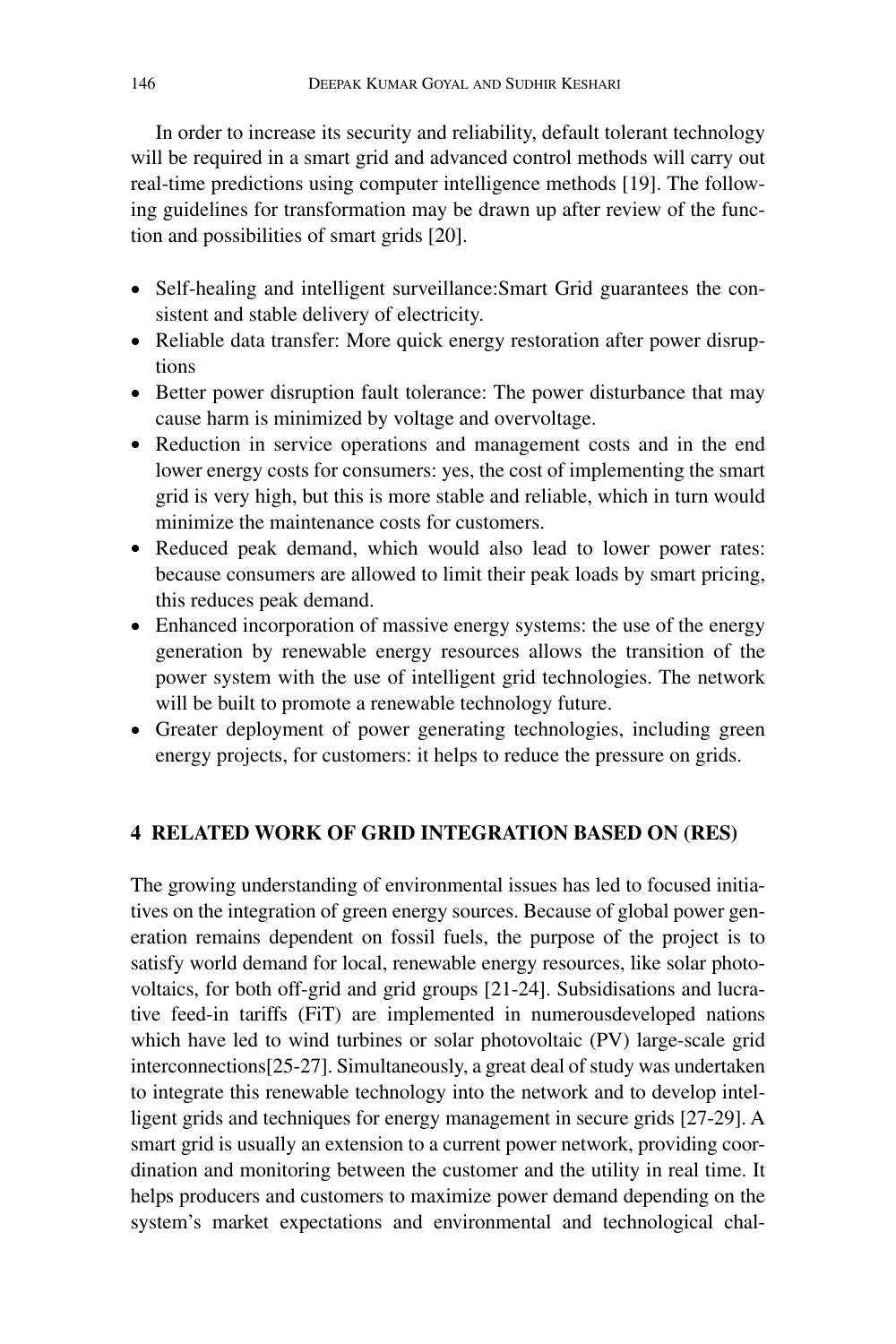

Figure 2 Example of Grid integration in wind farm [31].

lenges. The intelligent grid uses IT automations to communicate the energyrequests of the load level to the making station through either electricity line connection or separate wired / wireless technology [30]. Fig.02 shows a highlevel scheme of grid integration of wind farm.

Effective management of high demand is a fundamental motivation for building a smart grid. The main necessity is the existence of a reliable grid that can continuously supply electricity to the loads. This is not the case in Asian, African and Latin American developing countries, where demand for electricity has risen sharply, in order to maintain economic growth[32]. These countries often rely largely on fossil fuels to meet their energy requirements. However, the electricity needs of consumers in these countries are not fully met, given the different factors such as rapid economic growth, fluctuating crude oil prices, global meteorological impacts, political uncertainty, and so on[33]. The disparity between energy demand and supply is called the' electricity shortfall.

The power shortage is not constant and over time fluctuates. For example, seasonal variations affect it and are generally higher in summers as demand rises mostly because of air conditioning loads. This imbalance between large demand and supply is called a high energy deficit. Many countries in South Asia (where 25 percent of the world's population lives) are not self-sufficient to meet their peak demand for electricity and this peak electricity shortage could be very important. For instance, in Nepal the recording peak deficit stands at~53 percent, in Pakistan~32 percent and in Bangladesh and India~10 percent[34-35]. The grid integration challenge encompasses many elements. Main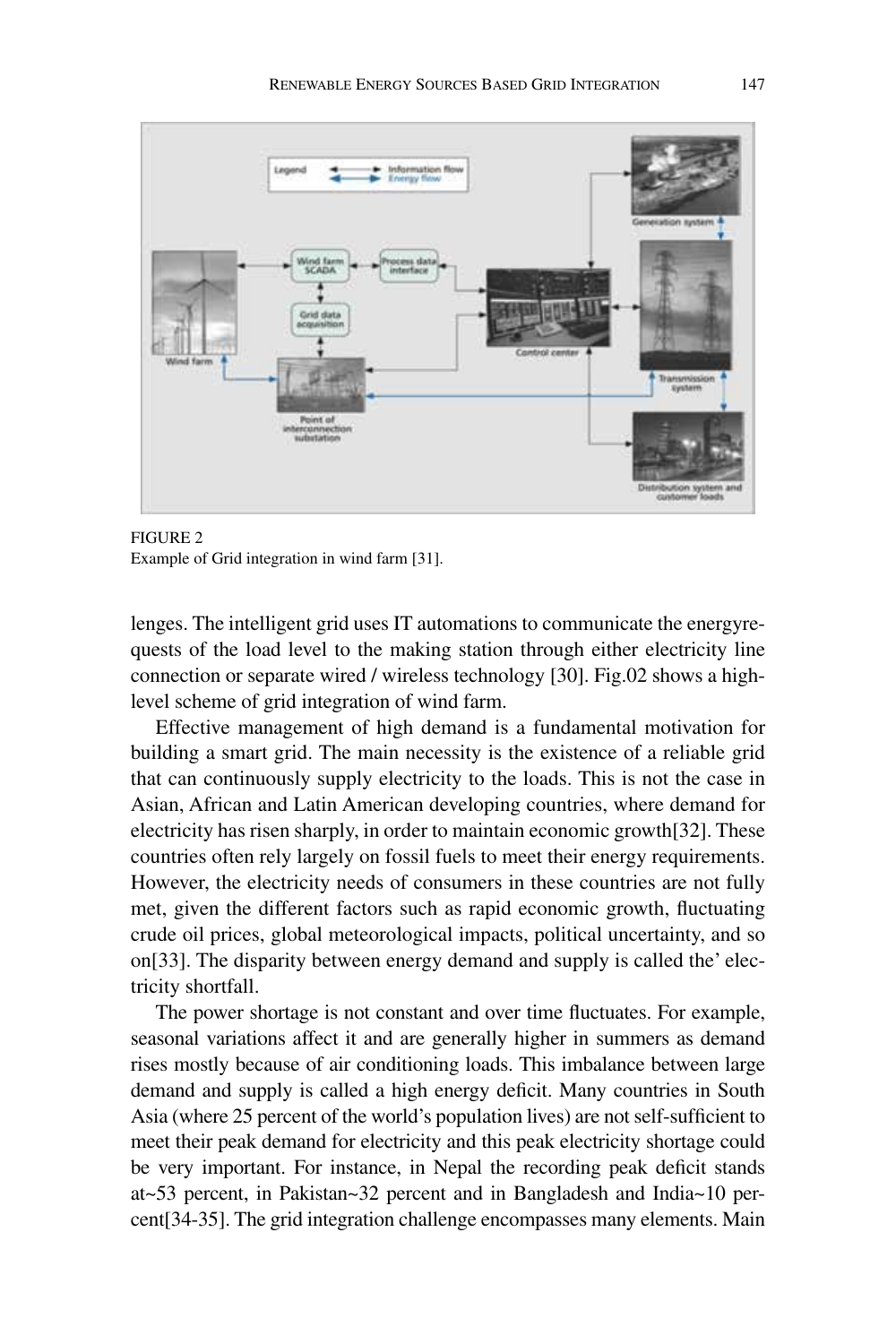among them is the idea of resilience of a power system , in terms of integrating intermittent wind and solar energy in particular, and more broadly in terms of how all elements of a power system, on both supply and demand sides, should operate together to ensure reliability ("keep the lights on") while minimizing cost. Another key element is the architecture of electricity markets themselves, in ways that facilitate grid integration, thus maintaining the most economically efficient service. A further aspect is the preparation and upgrading of transmission grids to balance geographical patterns of renewable energy resources and power demand. One final function is the redesign of delivery networks to enable network convergence and versatility in their planning and operation. Many of these elements are discussed in this article. The field of facets of green energy incorporation into the energy market is wide-ranging and increasingly increasing. In the last few years alarmingly, an immense amount has been written. Much literature is technological and designed, but the transition to higher renewable energy shares is primarily concerned with policy, economies, structures, legislation, economic and business models.

Renewable sources of energy are sporadic in nature and incorporating renewable energy supplies into the electricity grid is also a daunting challenge. The incorporation of different renewable sources of energy in particular wind energy model and solar PV is a major challenge and issue. Furthermore, these problems are generally graded and defined as technological and non-technical.

# **4.1 Technical Issues and challenges**

- Power fluctuation
	- Seasonal or long-time power fluctuations
	- Short time power fluctuations
- Power quality
	- Voltage and Frequency fluctuation
	- **Harmonic**
- Protection issues
- Storage
- Islanding
- Optimal settlement of RES

# **4.2 Non- Technical Issues**

- Minimumaccessibility of transmission link to accommodate RES
- Lack of technical skilled manpower
- RES automations are excepted from the competition by providing them precedence to transmit which dissuade the installation of another power plant for standby perseverance.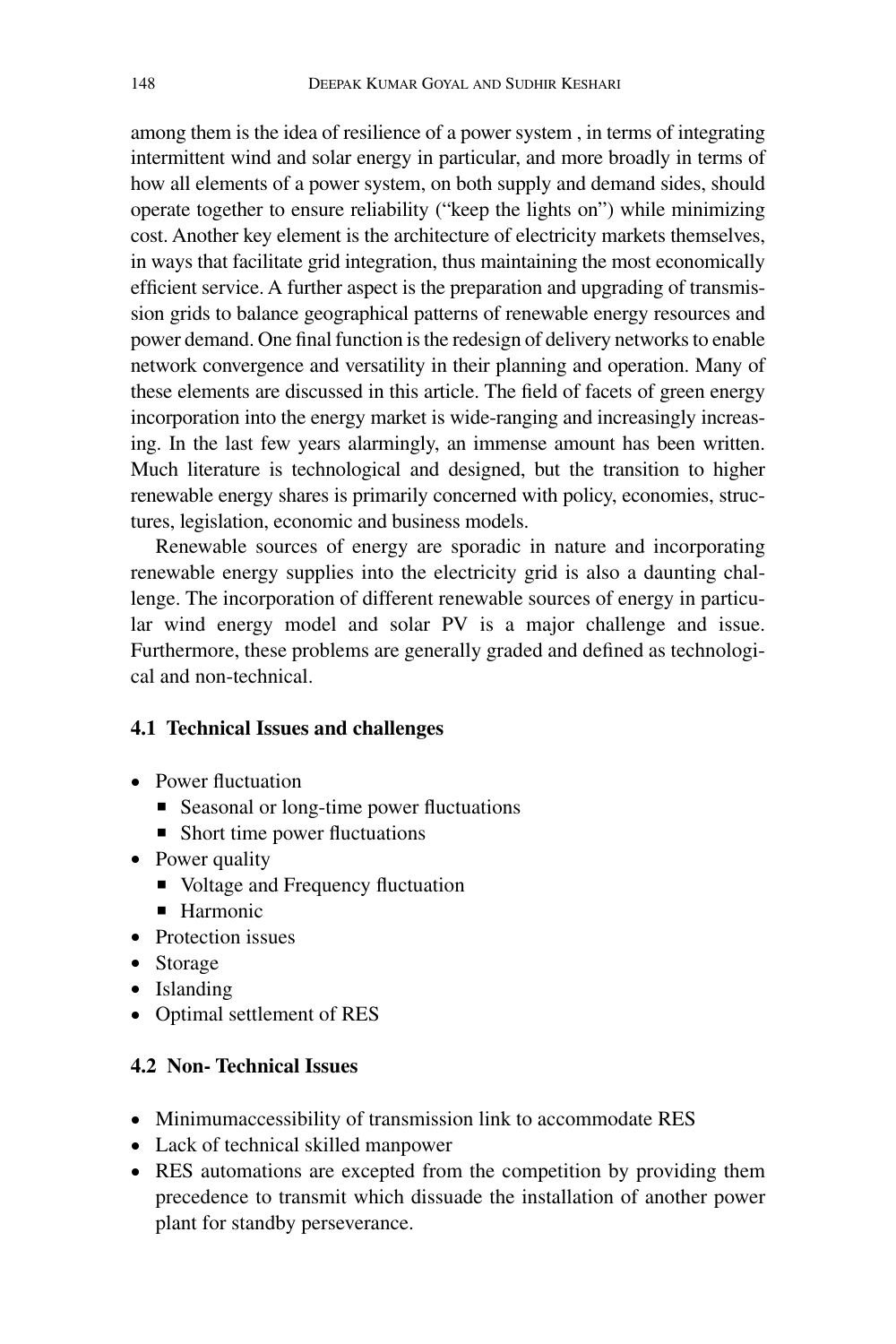# **4.3 Possible Solutions**

The transition to greener energy resources has been driven by RES like wind, solar, thermal etc. New approaches for process and controlling of the electricity grid are needed to support or even increase the energy supply reliability and superiority due to the increasing number of RES and distributed generators. In the light of the above, researchers have proposed some of the possible solutions.

- Electronic energy technology plays an important role in distributing and integration RES in the grid and is widely used and rapidly expanded with the more integrated grid-based applications. Power electronics has evolved rapidly over the last few years, primarily because of two factors. The first is to develop fast semiconductor switches that can switch fast and handle high power. The second factor is that computer controllers can implement advanced and complex control algorithms in real time. Together, these influences led to the development of economical and versatile converters.
- RES intermittent power generation can be regulated by electricity generation from the distribution of RES in small units to larger geographical areas rather than from large units concentrating in a single area. For example, the power output of the big solar photovoltaic system with a rating of tens of megawatts can be modified by the local phenomenon in five to ten minutes, as cloud transitions, etc. Due to local problems only small unit power may impact not the overall output power, the fluctuation in total output may be decreased.
- If irrigation requires for powered and load is supplied by conventional grid at night or off-peak load time. Instead of storing power to use later, which increases cost of the overall system, power generated by solar PV during day time can allows us to use that power for irrigation.

# **5 GRID INTEGRATION IN INDIA**

The country's increasing energy deficit and intensified focus on developing renewable energy sources, especially nuclear, solar and wind have largely influenced India's energy policy [36]. In 2017, India obtained 63% total energy autonomy [37-38]. India's primary power consumption fell 2.3% in 2019, making it the third highest in the world behind China and the United States with a 5.8% share. India energy statics in 2019 is shown in Fig.03 [39].

# **5.1 Power Grid in India**

India has a very strong power market. It is split into five different parts. They are the North, the West, the East, the North-East and the South. These areas are well-connected between north, west, east, and north-east. It aims to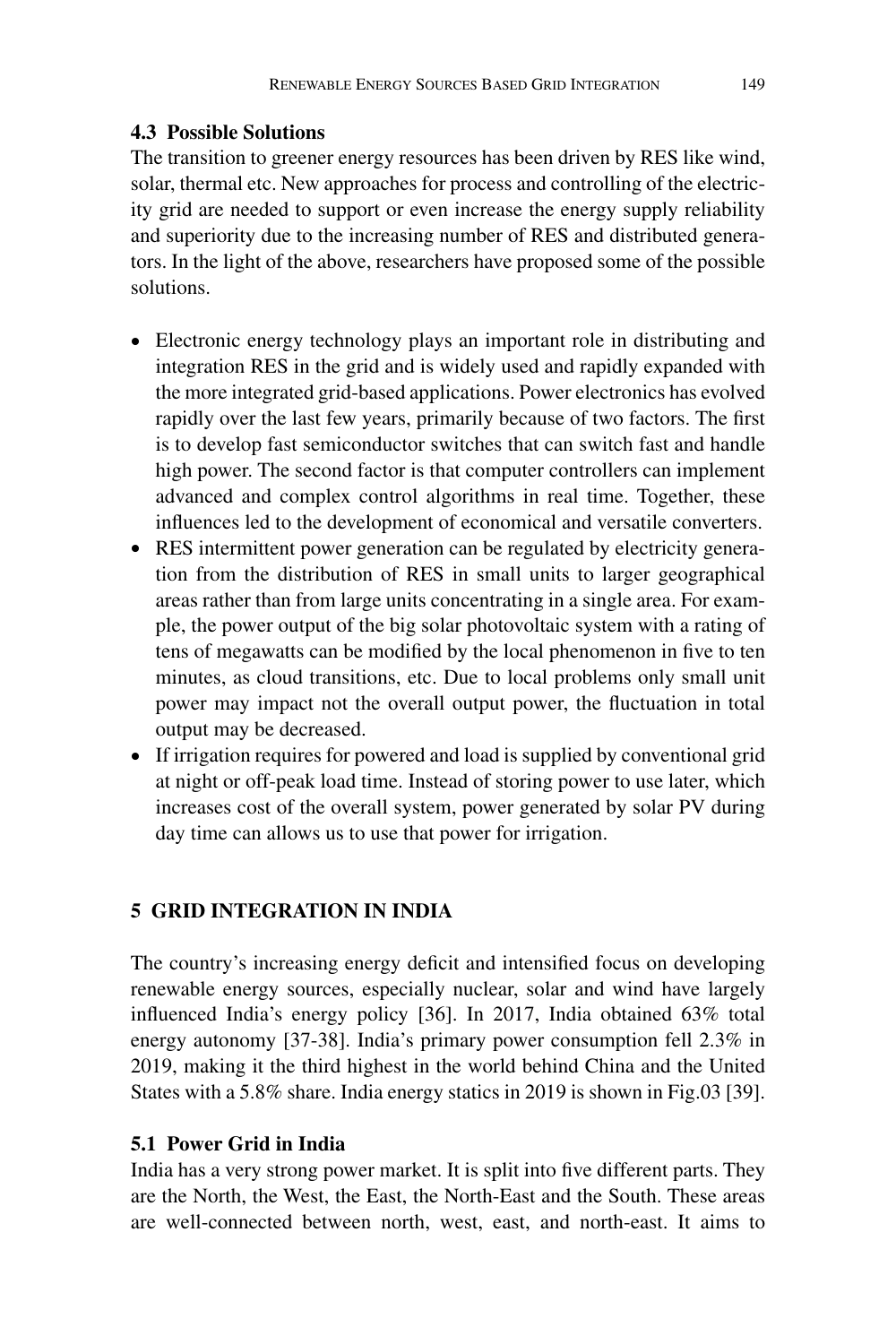

#### Figure 3

India energy statics in 2019; a) Energy consumption in India and global; b) Primary consumption in India; c) RES consumption in India; d) Electricity generation in India [39].

enhance the transmission network so that inter-State and inter-regional connections can be established, and that national grid capacity can be increased on time so as to ensure the best possible use of unequal power delivery

India was the third-largest electricity maker before last year. The estimates for the products used are biomass (59%), hydro (17%), renewables (12%) and natural gasses (9%), nuclear gasses (2%) and oil (1%), according to last year's statistical results. A "Natural Energy Corridor" will be built by the power grid for the incorporation of more renewable energies to reduce the reliance on coal and oil.

# **5.2 Smart Grid**

The power grid of India is one of the world's highest and most complicated grids. Therefore, India has opted to introduce Smart Grid. No specified smart grid standard and guidelines existed in India until the 1990s. But the Indian power market is slowly developing smart grid policies and regulatory structures. The aim is to foster smart grid infrastructure creation and deployment to encourage transitions in terms of stability, health, quality and cost efficiency[40].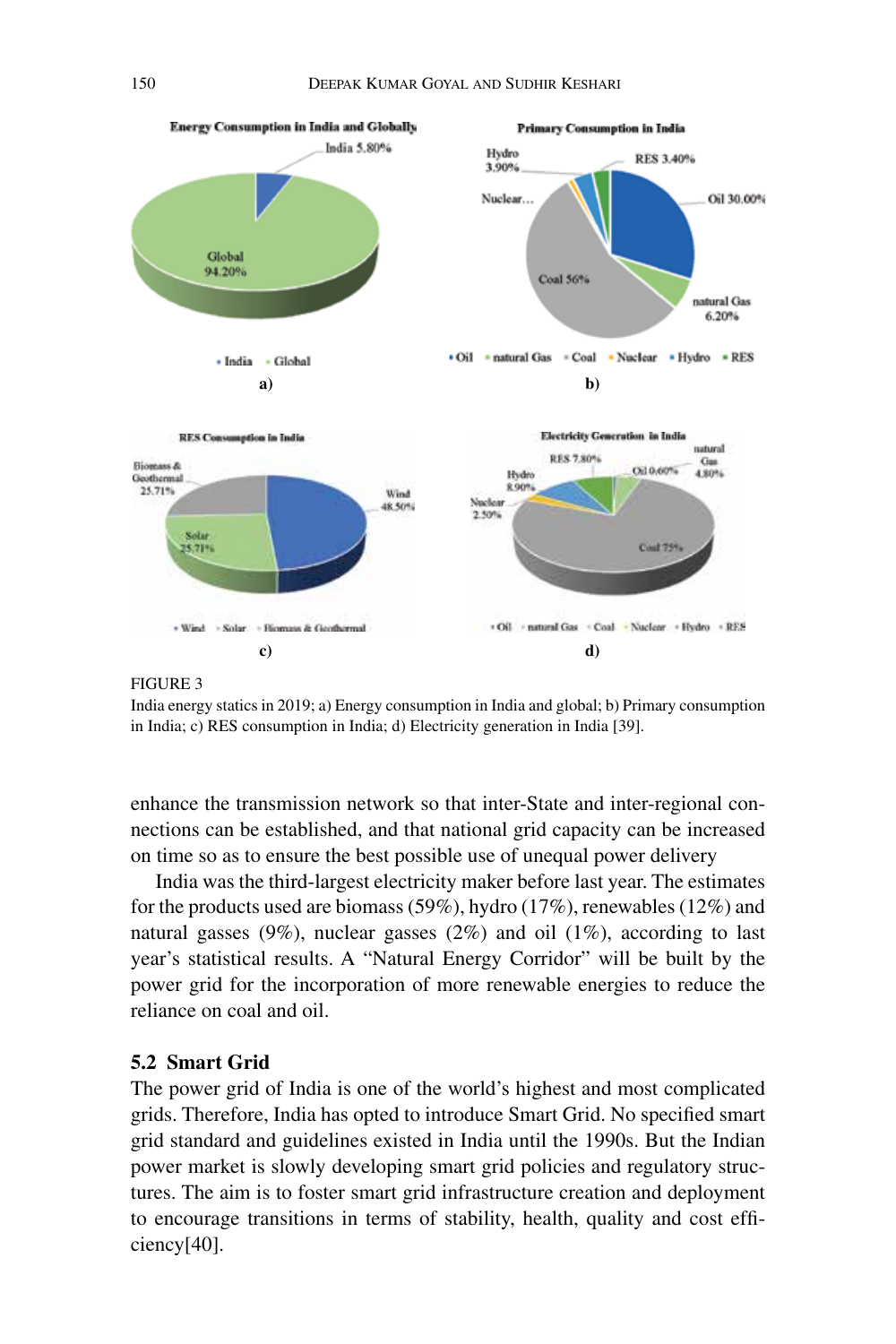In many parts of India, good solar irradiation conditions will make a major contribution to meet the electricity demand of the country by mixing photovoltaic (PV) and concentrated solar power (CSP) capacity. Because of the size of the Indian market, an Indian equipment industry for solar PV and CSP and for T&D equipment should be developed. The government also provides support to produce solar energy in the form of incentives for different solar applications, and it has set a target to contribute 7 % of the total power generation in India by 2022. The capacity for network connectivity for wind power generation in all countries with Himalayan / N-E and A&N islands, measured at 49,130 MW with two% of land available in possible areas. India ranks fifth in the world behind USA, Germany, China and Spain in grid wind power systems.

India finds Smart Grid to be a full electricity network, combined with electricity and ICT. The Smart Grid Initiatives have been developed by the Ministry of Power (MoP) to build the Smart Grid in the process. [41] In order to aid Mop in planning a roadmap for creating smart grid in India, MoP has set up India Smart Grid Forum (ISGF) and India Smart Grid Task Force (ISGTF). In the pilot programs, the core functionalities are:

- Generation of delivery
- Enhancing service output
- Automated Metering Infrastructure(AMI) deployment
- Monitoring of the correct loss
- Clean energy incorporation
- Micro grids are installed
- Effective Peak Load Protection

# **6 CONCLUSION**

The incorporation of renewable energy supplies in the grid is powered by the electronic energy system. A power electronic interface for the highest expected turbine rating should be established, the energy conversion, transmission and reactive power control optimized, distortion minimised, high efficiency achieved over a wide power range at low cost, and the failure of a subsystem part with high reliability and tolerance should be achieved. In this paper, the common and future trends for renewable energy systems have been described with issues, challenges and feasible solution in the aspect of grid integration and this paper analysed grids and recent energy consumption in India. In future, this introspective study can be extended to Artificial Intelligence (AI) based grid integration for RES sources to achieve dynamic scalability and managing damping factor.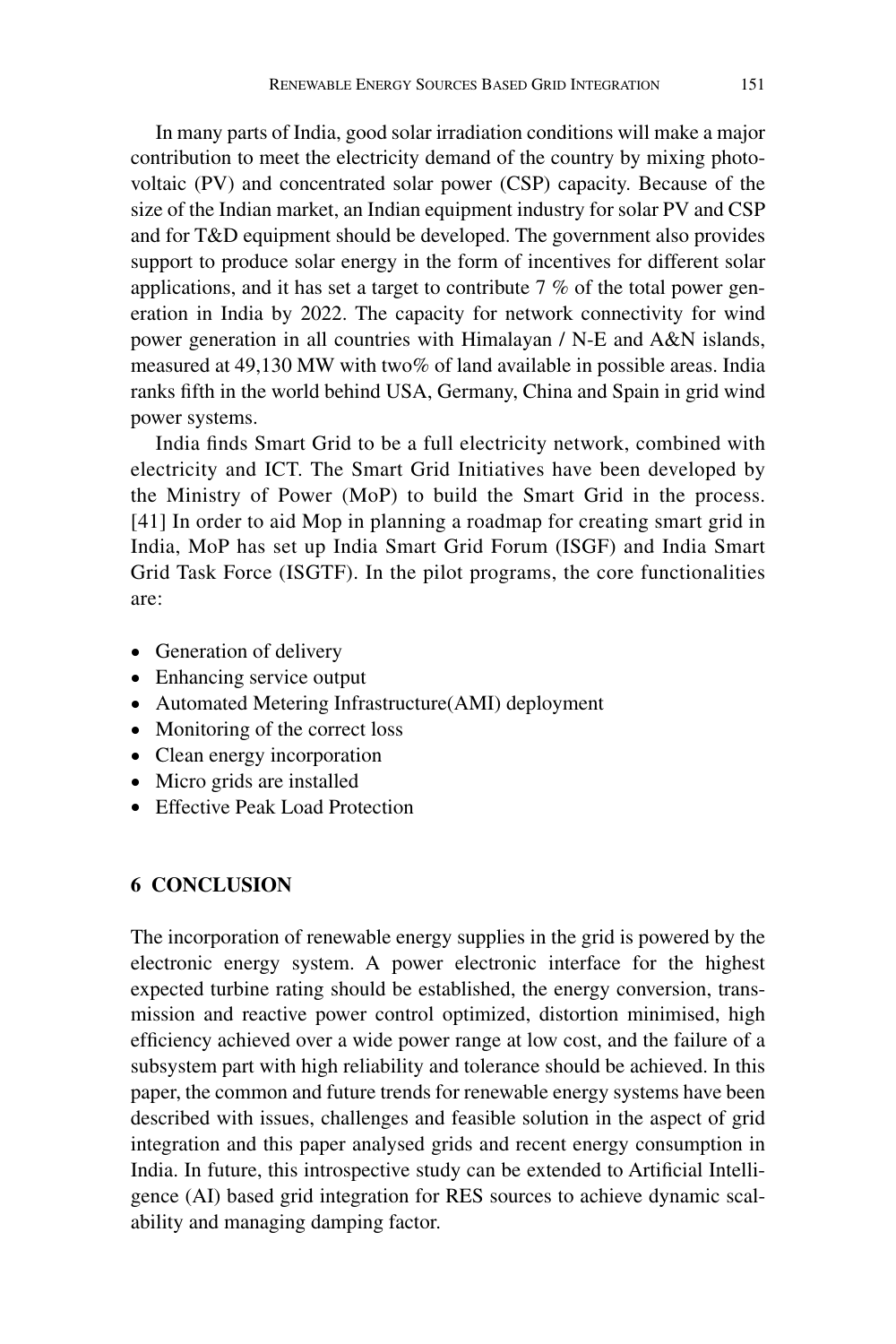## **Conflict of interest**

The authors declare that they have no known competing financial interests or personal relationships that could have appeared to influence the work reported in this paper.

# **References**

- [1] Chang Ying-Pin.(2010)"Optimal the tilt angles for photovoltaic modules in Taiwan," *Int, J. Electr. Power Energy Syst*32;p956–964.
- [2] Setiadi Herlambang, Awan Uji Krismanto, N. Mithulananthan, M.J. Hossain. (2018) "Modal interaction of power systems with high penetration of renewable energy and BES systems," *Int. J. Electr, Power Energy Syst* 97; p385–395.
- [3] Heier Siegfried (1998) "Grid Integration of Wind Energy Conversion Systems," *ken, NJ: Wiley*.
- [4] Yu F. Richard, Peng Zhang, Weidong Xiao, Paul Choudhury.(2011) "Communication Systems for Grid Integration of Renewable Energy Resources," *IEEE Network,* 25/5; p22-29.
- [5] Garry Johnson (1985) "Wind Energy Systems," *Englewood Cliffs, NJ: Prentice- Hall,*  p147-149.
- [6] Sioshansi Fereidoon. (2013) "Evolution of Global Electricity Markets: New Paradigms*," New Challenges, New Approaches, London, Academic press*.
- [7] Kassakian J., R. Schmalensee. (2011) "The future of the electric grid: An interdisciplinary MIT study. Technical report/Massachusetts Institute of Technology."
- [8] Zinaman, Owen, Mackay Miller, Ali Adil, Douglas Arent, Jaquelin Cochran, Ravi Vora, Sonia Aggarwal, Bipath, M., Linvill, C., David, A. Kauffman, R. (2015) "Power systems of the future: a report of the 21st Century Power Partnership," Tech. Rep. NREL-62611, NREL, Golden, CO, 2015.
- [9] Miller, M., L. Bird, J. Cochran, M. Milligan, M. Bazilian, E. Denny, J. Dillon, J. Bialek, M. O'Malley, and K. Neuhoff. (2013) "RES-E-NEXT: next generation of RES-E policy instruments,"*Utrecht, Neth.: Int. Energy Agency–Renew. Energy Technol*, Deploy, 2013.
- [10] "Innovations across the grid: partnerships transforming the power sector," (2013) Rep., The Edison Foundation Institute for Electric Innovation., Wash., DC.
- [11] Sioshansi Fereidoon (2017) "The implications of distributed energy resources on traditional utility business model", Chapter 20, 271-278, Elsevier BV, 10.1016/B978-0-12- 809592-8.00020-2.
- [12] Ronald Lehr, (2013) "New utility business models: utility and regulatory models for the modern era," The Electricity Journal,26 /8, pp. 35–53.
- [13] L. Wurtenberger, J.W. Bleyl, M. Menkveld, P. Vethman, X. (2014) Tilburg Businessmodelsforre new able energy in the built environment (prepared for IEA-RETD),". Rep. ECN-E–12-014, Energy Res. Cent., Petten, Neth. 2014.
- [14] Fox-Penner (2010) Smart Power: Climate Change, the Smart Grid and the Future of Electric Utilities, Island Press, Washington, DC, 2010.
- [15] Renewable Energy Policy Network for the 21st Century (REN21), *Renewables 2015: global status report*. Rep., REN21, Paris, 2015.
- [16] Vandoorn Tine, Bart Meersman, Jeroen DM De Kooning, Lieven Vandevelde (2012) "Analogy between conventional grid control and islanded microgrid control based on a global DC-link voltage droop," *IEEE transactions on power delivery* 27/3; p1405-1414.
- [17] European Technology Platform Smart Grids, Strategic Deplomen Document for European's Electricity Networks of the Future" (October2008) Draft for 3rd General Assembly, Belgium.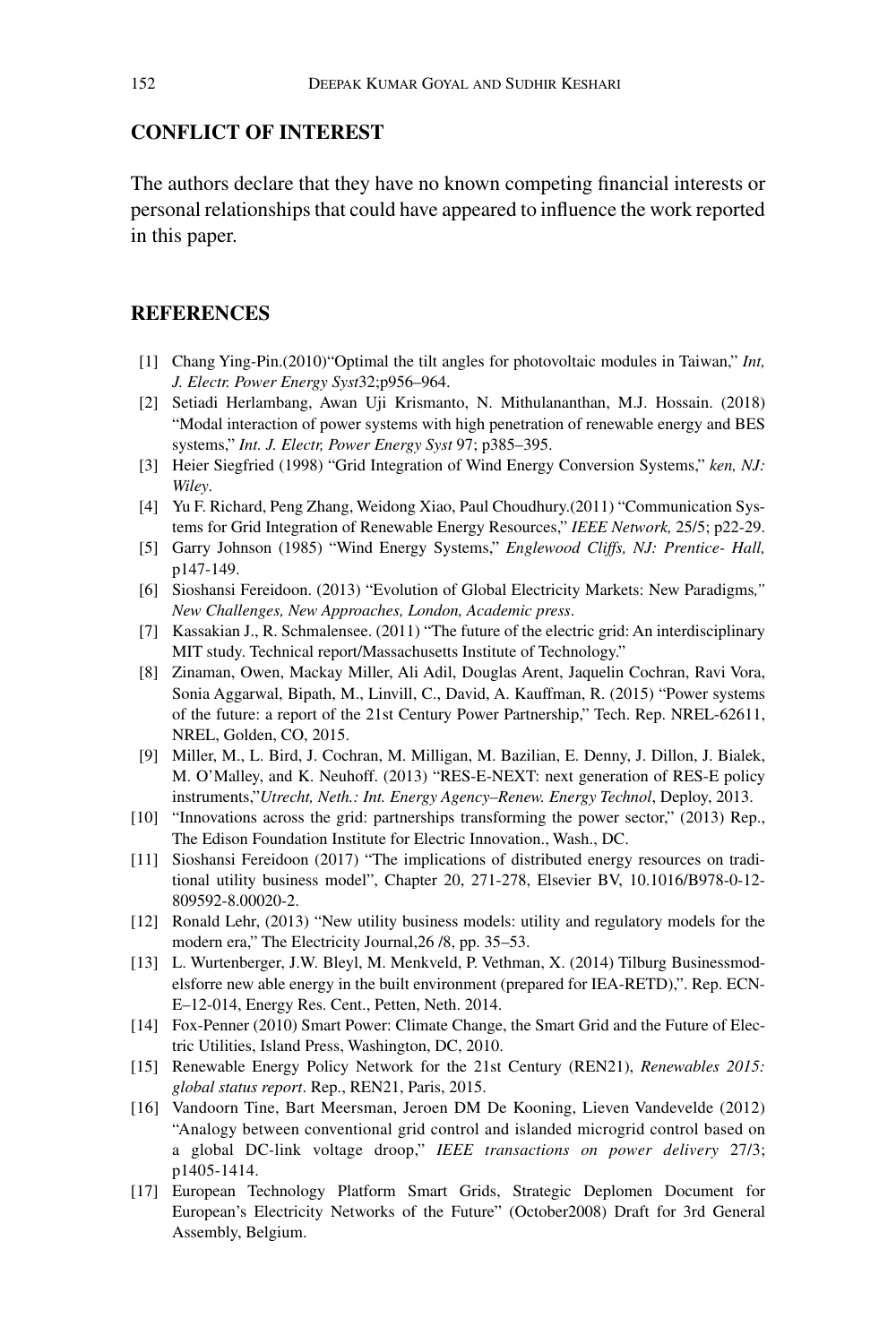- [18] Cecati Carlo, Geev Mokryani, Antonio Piccolo, Pierluigi Siano (2010) "An overview on the smart grid concept," In *36*th *Annual Conference on IEEE Industrial Electronics Society*, pp. 3322-3327.
- [19] Qiao Wei, Ganesh K. Venayagamoorthy, Ronald Harley. (2008) "Optimal Wide-Area Monitoring and Non-Linear Adaptive Coordinating Control of a Power System with Wind Farm Integration and Multiple FACTS Devices," *Neural Networks*, 21; pp. 466-475.
- [20] Publications of the European Communities, (2006).
- [21] International Energy Agency (IEA), Electricity Information (2015); IEA: Paris, France.
- [22] Nasir Mashood, Hassan Abbas Khan, Arif Hussain, Laeeq Mateen, Nauman Ahmad Zaffar. (2018) "Solar PV-based scalable DC microgrid for rural electrification in developing regions," *IEEE Trans. Sustain. Energy* 9/1; p390–399.
- [23] Nasir Mashood, Hassan Abbas Khan, Kamran Ali Khan Niazi, Zheming Jin, Josep M. Guerrero. (2019) "Dual-loop control strategy applied to PV/battery-based islanded DC microgrids for swarm electrification of developing regions", The Journal of Engineering. 18; p5298-5302.
- [24] Nasir Mashood, Zheming Jin, Hassan A. Khan, Nauman Ahmad Zaffar, Juan C. Vasquez, Josep M. Guerrero. (2019) "A decentralized control architecture applied to dc nanogrid clusters for rural electrification in developing regions," in IEEE Transactions on Power Electronics, 34/2, pp. 1773-1785, doi: 10.1109/TPEL.2018.2828538.
- [25] Campoccia Angelo, Luigi Dusonchet, Enrico Telaretti, Gaetano Zizzo(2014) "An analysis of feedin tariffs for solar PV in six representative countries of the European Union," *Sol, Energy* 107;p530-542.
- [26] Nasir Mashood, Hassan Abbas Khan. (2016) "Solar photovoltaic integrated building scale hybrid AC/DC microgrid," In Proceedings of the 5<sup>th</sup> IET International Conference on Renewable Power Generation (RPG), London, UK, pp. 21-23.
- [27] BachaSeddik, Damien Picault, Bruno Burger, Ion Etxeberria-Otadui, Joao Martins (2015) "Photovoltaics in Microgrids: An Overview of Grid Integration and Energy Management Aspects," IEEE Ind, Electron. Mag 9/1;p33–46.
- [28] Guerrero Josep M., Frede Blaabjerg, Toshko Zhelev, Kas Hemmes, Eric Monmasson, Samir Jemei, Maria P. Comech, Ramon Granadino, Juan Frau (2010) "Distributed Generation: Toward a New Energy Paradigm," IEEE Ind, Electron, Mag 4, p52–64.
- [29] Siraj Kiran, Haris Siraj, Mashood Nasir. (2014) "Modeling and control of a doubly fed induction generator for grid integrated wind turbine," In Proceedings of the International Power Electronics and Motion Control Conference and Exposition (PEMC), Antalya, Turkey, IEEE pp. 901–906.
- [30] Krutina Aleš, Jan Bartovský. (2014) "PLC communication in Smart Grid," In Proceedings of the International Scientific Conference on Electric Power Engineering (EPE), Brno, Czech Republic, pp. 165– 168.
- [31] Yu Richard, Peng Zhang, Weidong Xiao, Paul Choudhury, (2011) "Communication systems for grid integration of renewable energy resources," in *IEEE Network*, 25/5; pp. 22-29. doi: 10.1109/MNET.2011.6033032.
- [32] C. Mitchell, J. Sawin, G.R. Pokharel, D. Kammen, Z.Y. Wang, (2011) "Policy, financing and implementation", Special Report on Renewable Energy Sources and Climate Change Mitigation (SRREN), pp. 865–950.
- [33] World Energy Outlook, International Energy Agency (IEA), (2015) Paris.
- [34] Energy technology Perspectives, IEA, (2015)Paris.
- [35] Johansson Thomas B., Anand Prabhakar Patwardhan, Nebojša Nakićenović, Luis Gomez-Echeverri, "Global Energy Assessment, Global Energy Assessment—Toward a Sustainable Future". Cambridge, UK: Cambridge Univ. Press; Luxemburg, Austria: Int. Inst. Appl. Syst. Anal., (2014).
- [36] "India 2nd biggest driver of global energy consumption in 2019" BP Statistical Review, Retrieved 18 June 2020.
- [37] India country energy profile, IEA, Retrieved 13 June 2020.
- [38] India- Energy balance, IEA, Retrieved 6 July 2020.